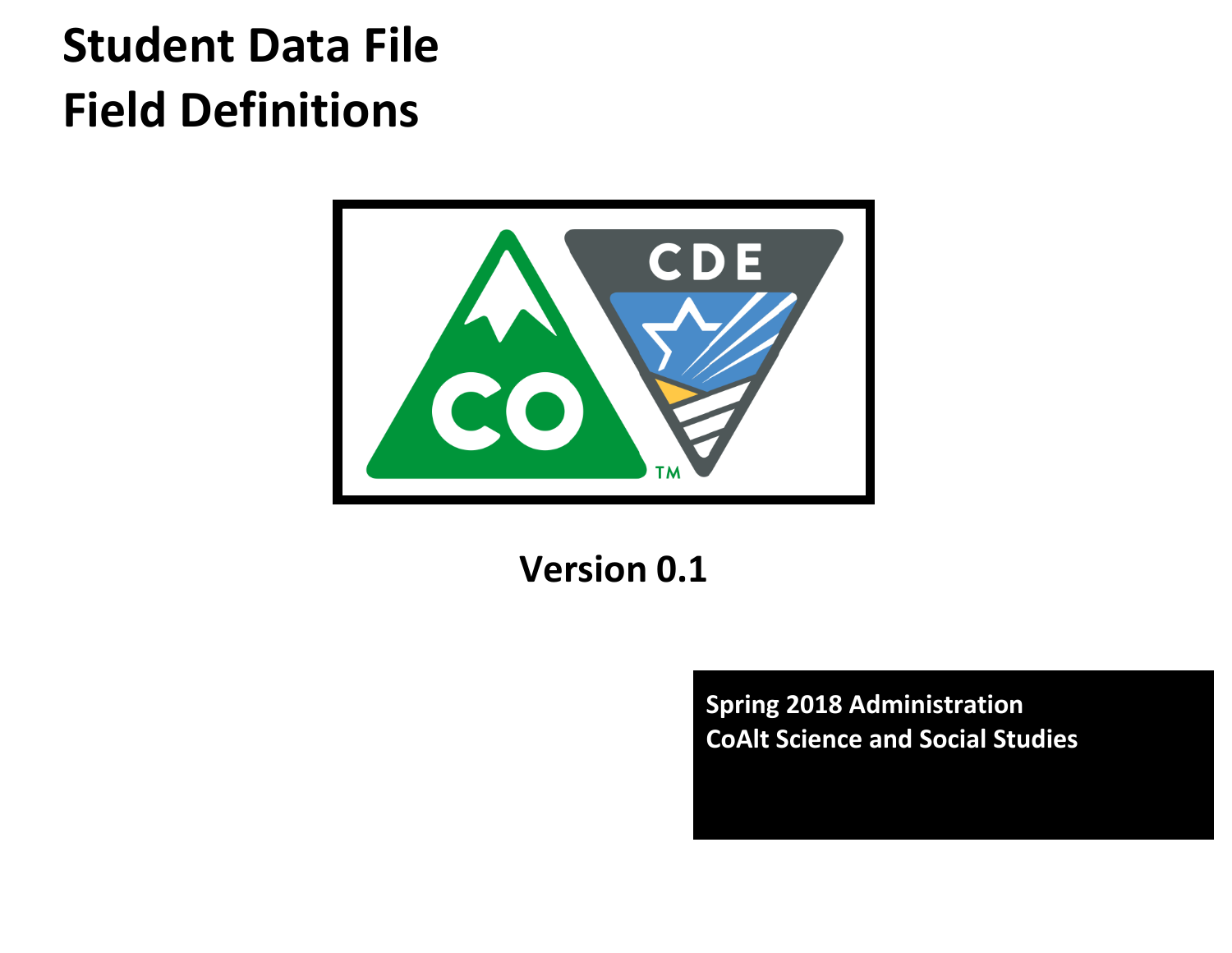

## **Document Revisions**

| <b>Revision Date</b> | Version | <b>Description</b>     |
|----------------------|---------|------------------------|
| 5/14/2018            | ∪.⊥     | <b>Initial Version</b> |

If assistance is needed, call 1-888-687-4759 or visit *<https://co.pearsonaccessnext.com/>*, sign in to your account, and select Contact COLORADO Support.

Copyright 2018, Pearson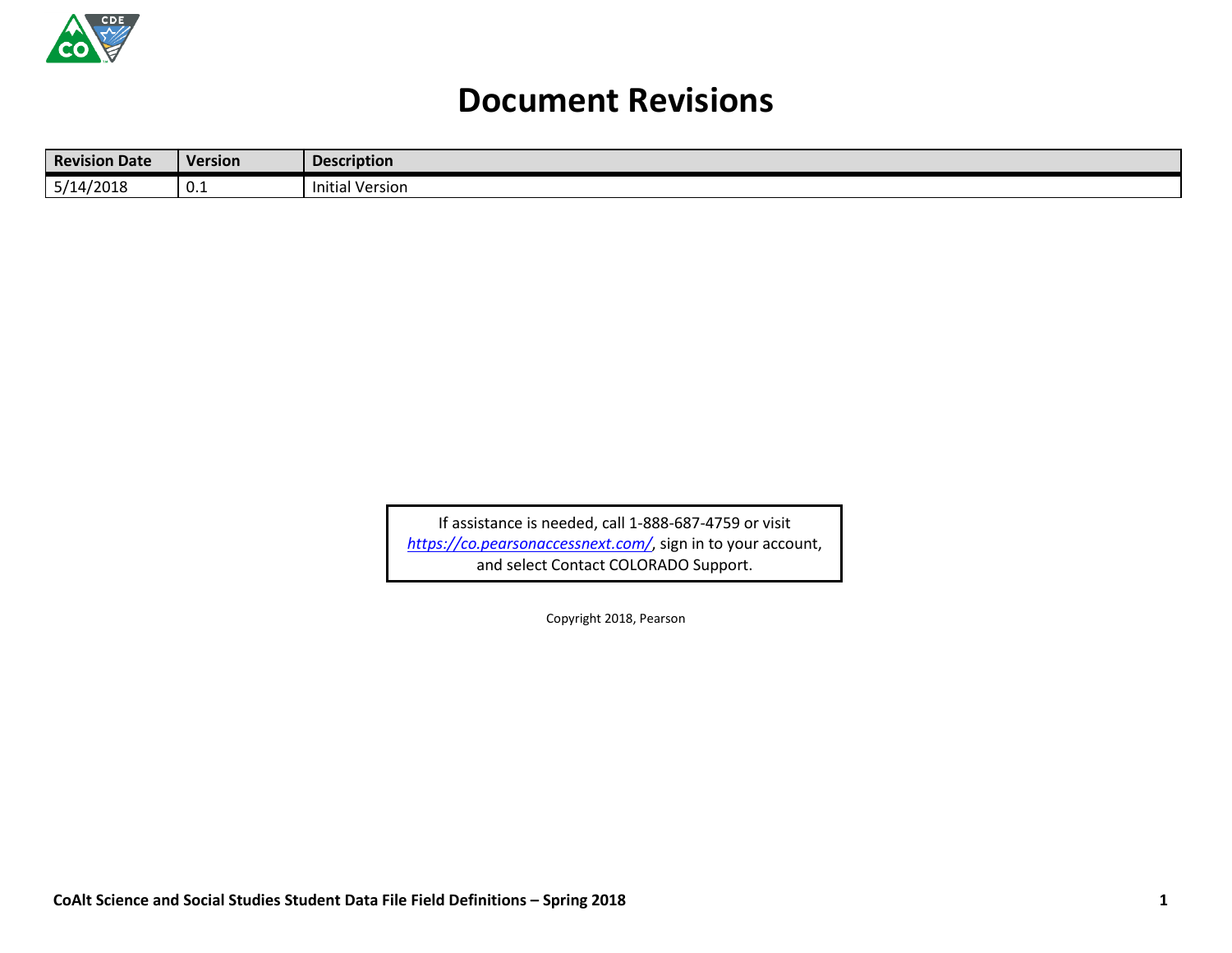

#### **CoAlt Science and Social Studies Spring 2018 Student Data File Field Definitions**

Listed below is the file layout for the CoAlt Science and Social Studies Student Data File and instructions for accessing the file. The district and school files are in .csv format. The first row of the file contains the headers; subsequent rows contain the data.

Student records will not have aggregate score information in fields CF-CW if the record has a Not Tested or Void Code applied. For student records with no Not Tested or Void Code, fields CF-CW will contain data appropriate for the particular subject and grade.

#### **Exporting the Student Data File**

- 1. Sign into PearsonAccess<sup>next</sup>.
- 2. Select CO CoAlt: Science and Social Studies Spring 2018 from the administration dropdown in PearsonAccess<sup>next</sup>.
- 3. Select **Published Reports** under the **Reports** dropdown menu.
- 4. Check the box next to the name of the file.
- 5. Select **Download**.

#### **Importing the file into Excel**

- 1. Open Excel.
- 2. Select the **Data** tab.
- 3. In the **Get External Data** group, select **From Text**.
- 4. Locate the downloaded Student Data File.
- 5. Double-click the file name or select the file and click **Import**.
- 6. The Text Import Wizard will open.

Step 1: Set original data type to **Delimited**. Select **Next**.

Step 2: Set delimiter to **Comma** only. Select **Next**.

Step 3: To retain leading zeros on fields (e.g., grade), first select all fields in the data preview, then select **Text** as the column data format to import data as text. Select **Finish**.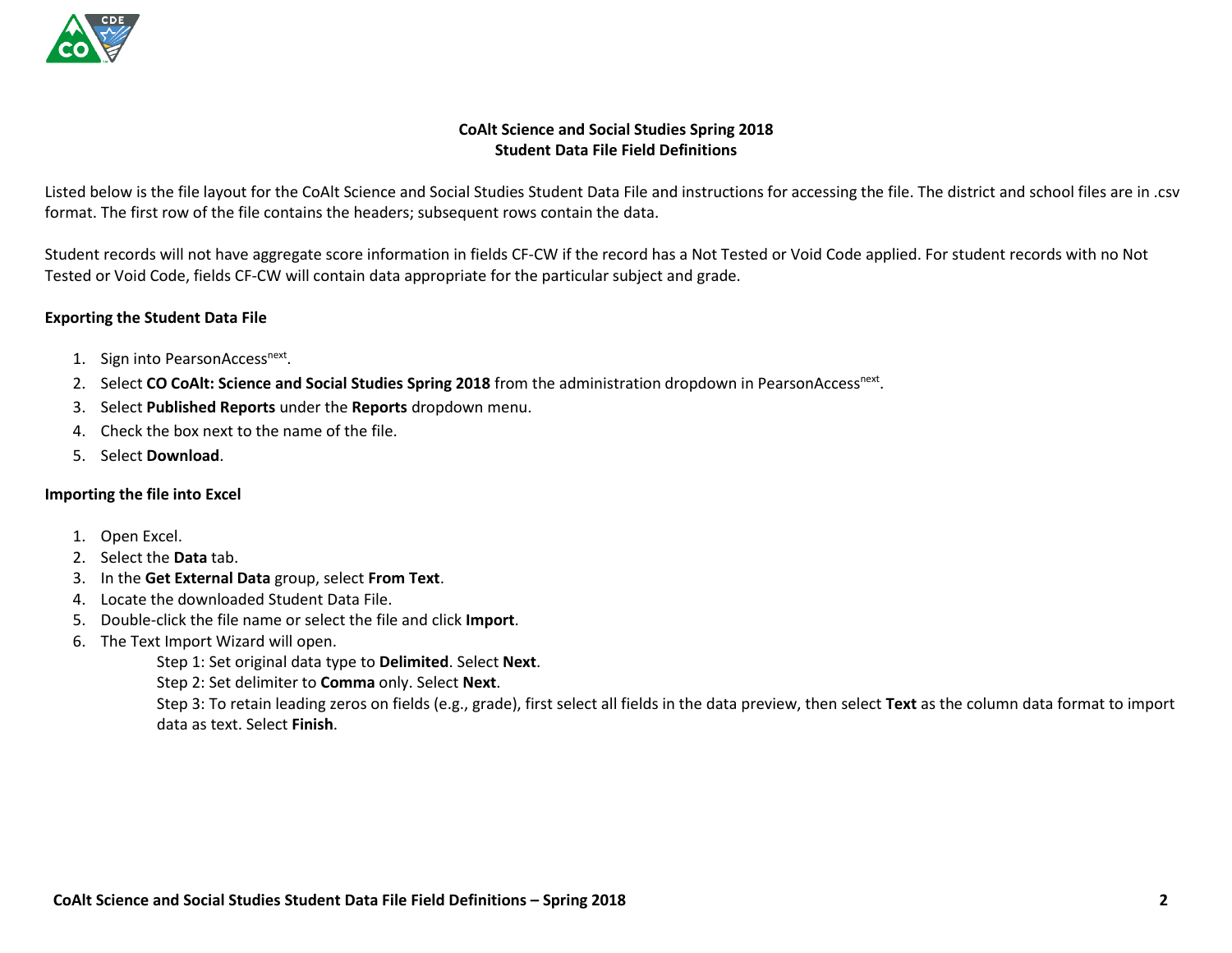

### **Student Data**

| Column       | <b>Field Name</b>            | Field  | <b>Field Definitions</b>                                              | <b>Expected Values</b> |
|--------------|------------------------------|--------|-----------------------------------------------------------------------|------------------------|
| Letter       |                              | Length |                                                                       |                        |
| A            | <b>State Abbreviation</b>    | 2      |                                                                       | $CO = Colorado$        |
| l B          | <b>Testing District Code</b> | 15     | The district responsible for administering the test for a student.    | $A-Z$                  |
|              |                              |        |                                                                       | $0 - 9$                |
|              |                              |        | Identifier Length = 4                                                 |                        |
| $\mathsf{C}$ | <b>Testing School Code</b>   | 15     | The school responsible for administering the test for a student.      | $A-Z$                  |
|              |                              |        |                                                                       | $0 - 9$                |
|              |                              |        | Identifier Length = 4                                                 |                        |
| ١D           | Responsible District Code    | 15     | The district responsible for specific educational services and/or     | $A-Z$                  |
|              |                              |        | instruction of the student.                                           | $0 - 9$                |
|              |                              |        | Identifier Length = 4                                                 |                        |
| I٤           | Responsible School Code      | 15     | The school responsible for specific educational services and/or       | $A-Z$                  |
|              |                              |        | instruction of the student.                                           | $0 - 9$                |
|              |                              |        |                                                                       |                        |
|              |                              |        | Identifier Length = 4                                                 |                        |
| IF.          | State Student Identifier     | 10     | A unique 10 digit code assigned to a student by CDE.                  | $A-Z$                  |
|              | (SASID)                      |        |                                                                       | $0 - 9$                |
|              |                              |        |                                                                       | No embedded spaces     |
| l G          | Local Student Identifier     | 30     | A unique number or alphanumeric code assigned to a student by a $A-Z$ |                        |
|              |                              |        | school system or any other entity.                                    | $0 - 9$                |
|              |                              |        |                                                                       | No embedded spaces     |
|              |                              |        |                                                                       | <b>Blank</b>           |
| lн           | Pearson ID                   | 36     | Unique student code assigned by PearsonAccessnext.                    | $A-Z$<br>$0 - 9$       |
|              | Last or Surname              | 35     | The full legal last name borne in common by members of a family. A-Z  |                        |
|              |                              |        |                                                                       | $0 - 9$                |
|              |                              |        |                                                                       |                        |
|              |                              |        |                                                                       |                        |
|              |                              |        |                                                                       | (Standard Apostrophe)  |
|              |                              |        |                                                                       | <b>Embedded Spaces</b> |
|              | <b>First Name</b>            | 35     | The full legal first name given to a person at birth, baptism, or     | $A-Z$                  |
|              |                              |        | through legal change.                                                 | $0 - 9$                |
|              |                              |        |                                                                       |                        |
|              |                              |        |                                                                       |                        |
|              |                              |        |                                                                       | (Standard Apostrophe)  |
|              |                              |        |                                                                       | <b>Embedded Spaces</b> |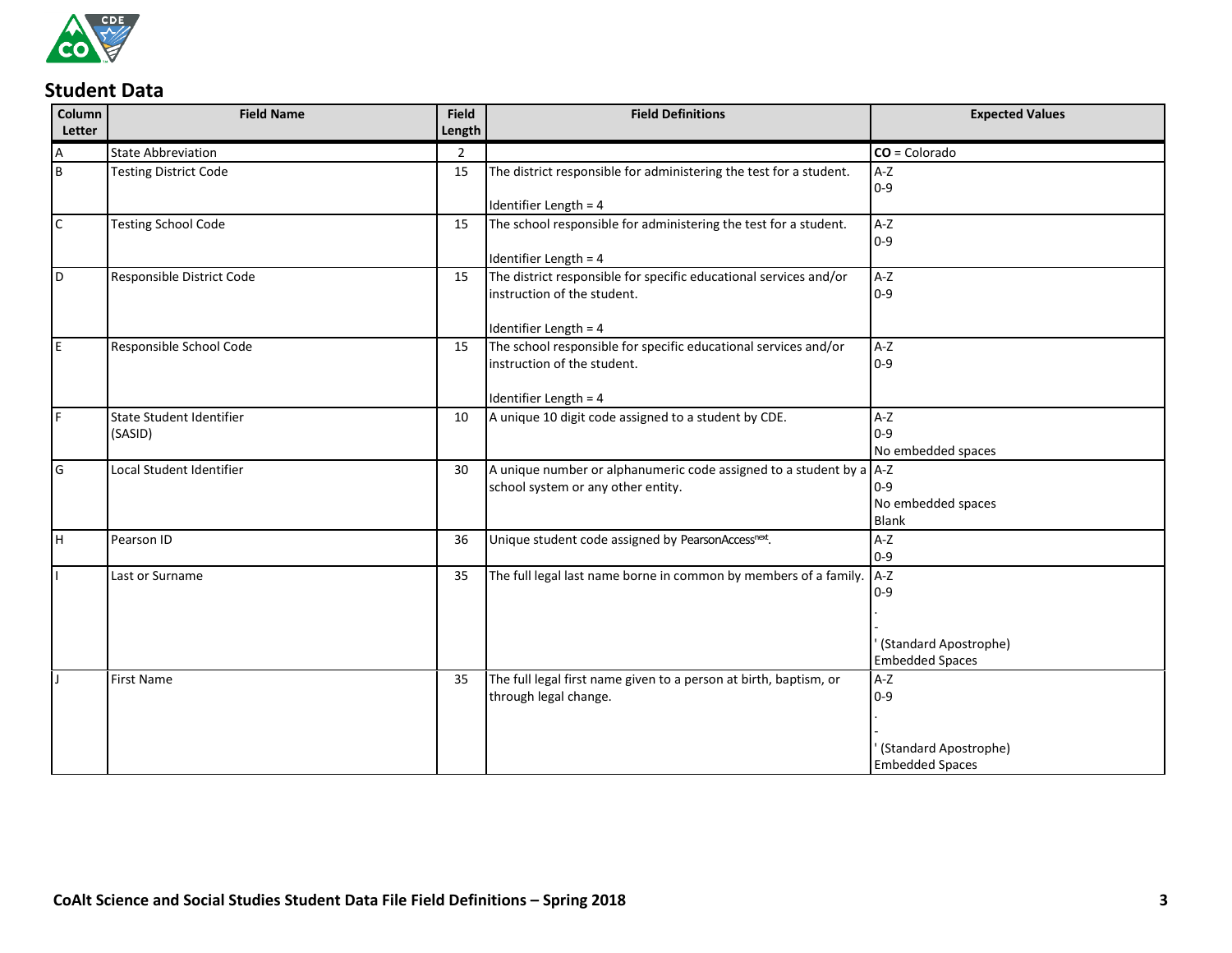

| Column<br>Letter | <b>Field Name</b>                         | <b>Field</b><br>Length | <b>Field Definitions</b>                                                                                                                                                                                                                                               | <b>Expected Values</b>                                                                                            |
|------------------|-------------------------------------------|------------------------|------------------------------------------------------------------------------------------------------------------------------------------------------------------------------------------------------------------------------------------------------------------------|-------------------------------------------------------------------------------------------------------------------|
|                  | Middle Name                               | 35                     | A full legal middle name given to a person at birth, baptism, or<br>through legal change.                                                                                                                                                                              | $A-Z$<br>$0 - 9$                                                                                                  |
|                  |                                           |                        |                                                                                                                                                                                                                                                                        | ' (Standard Apostrophe)<br><b>Embedded Spaces</b><br><b>Blank</b>                                                 |
|                  | Birthdate                                 | 10                     | The year, month and day on which a person was born.                                                                                                                                                                                                                    | YYYY-MM-DD                                                                                                        |
| M                | Sex                                       | $\mathbf{1}$           | The concept describing the biological traits that distinguish the<br>males and females of a species.                                                                                                                                                                   | $F =$ Female<br>$M = Male$                                                                                        |
| N                | Date First Enrolled in US School          | 20                     | The first date on which the student enrolled in a US public school.                                                                                                                                                                                                    | YYYY-MM-DD<br><b>Blank</b>                                                                                        |
| $\mathsf O$      | Grade Level When Assessed                 | $\overline{2}$         | The grade of a student when assessed.                                                                                                                                                                                                                                  | $04$ = Fourth grade<br>$05$ = Fifth grade<br>$07 =$ Seventh grade<br>$08 =$ Eighth grade<br>$11$ = Eleventh grade |
| <b>P</b>         | Hispanic or Latino Ethnicity              | 1                      | An indication that the person traces his or her origin or descent to $Y = Yes$<br>Mexico, Puerto Rico, Cuba, Central and South America, and other<br>Spanish cultures, regardless of race.                                                                             | $N = No$<br><b>Blank</b>                                                                                          |
| Q                | American Indian or Alaska Native          | 1                      | A person having origins in any of the original peoples of North and<br>South America (including Central America), and who maintains<br>cultural identification through tribal affiliation or community<br>attachment.                                                  | $Y = Yes$<br>$N = No$<br>Blank                                                                                    |
| R                | Asian                                     | 1                      | A person having origins in any of the original peoples of the Far<br>East, Southeast Asia, or the Indian Subcontinent. This area<br>includes, for example, Cambodia, China, India, Japan, Korea,<br>Malaysia, Pakistan, the Philippine Islands, Thailand, and Vietnam. | $Y = Yes$<br>$N = No$<br><b>Blank</b>                                                                             |
| <sub>S</sub>     | <b>Black or African American</b>          | 1                      | A person having origins in any of the black racial groups of Africa.                                                                                                                                                                                                   | $Y = Yes$<br>$N = No$<br><b>Blank</b>                                                                             |
| т                | Native Hawaiian or Other Pacific Islander | 1                      | A person having origins in any of the original peoples of Hawaii,<br>Guam, Samoa, or other Pacific Islands.                                                                                                                                                            | $Y = Yes$<br>$N = No$<br>Blank                                                                                    |
| U                | White                                     | 1                      | A person having origins in any of the original peoples of Europe,<br>Middle East, or North Africa.                                                                                                                                                                     | $Y = Yes$<br>$N = No$<br>Blank                                                                                    |
| $\vee$           | Filler Field                              | $\mathbf{1}$           |                                                                                                                                                                                                                                                                        | N/A                                                                                                               |
| W                | Gifted and Talented                       | 1                      | An indication that the student is participating in and served by a<br>Gifted/Talented program.                                                                                                                                                                         | $Y = Yes$<br>$N = No$<br><b>Blank</b>                                                                             |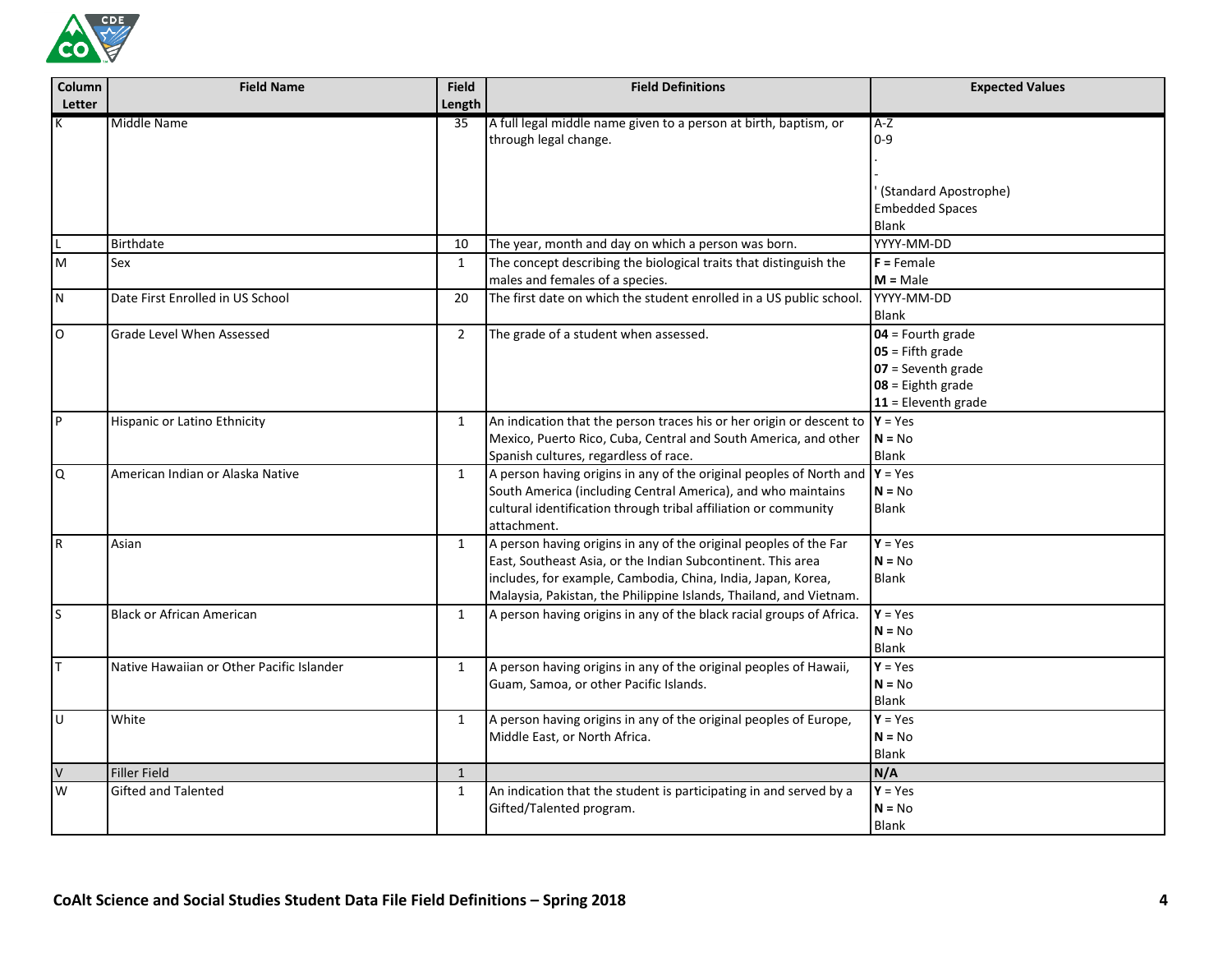

| Column<br>Letter        | <b>Field Name</b>                | <b>Field</b><br>Length | <b>Field Definitions</b>                                                                                                                                                                                                                                                                                                                                                                                                                                                                                                                                                                                                                                                            | <b>Expected Values</b>                                                                                                                                                                                                                                                                                                                                                                                                                        |
|-------------------------|----------------------------------|------------------------|-------------------------------------------------------------------------------------------------------------------------------------------------------------------------------------------------------------------------------------------------------------------------------------------------------------------------------------------------------------------------------------------------------------------------------------------------------------------------------------------------------------------------------------------------------------------------------------------------------------------------------------------------------------------------------------|-----------------------------------------------------------------------------------------------------------------------------------------------------------------------------------------------------------------------------------------------------------------------------------------------------------------------------------------------------------------------------------------------------------------------------------------------|
| $\overline{\mathsf{x}}$ | <b>Migrant Status</b>            | 1                      | Persons who are, or whose parents or spouses are, migratory<br>agricultural workers, including migratory dairy workers, or<br>migratory fishers, and who, in the preceding 36 months, in order<br>to obtain, or accompany such parents or spouses, in order to<br>obtain, temporary or seasonal employment in agricultural or<br>fishing work (A) have moved from one LEA to another; (B) in a<br>state that comprises a single LEA, have moved from one<br>administrative area to another within such LEA; or (C) reside in an<br>LEA of more than 15,000 square miles, and migrate a distance of<br>20 miles or more to a temporary residence to engage in a fishing<br>activity. | $Y = Yes$<br>$N = No$<br>Blank                                                                                                                                                                                                                                                                                                                                                                                                                |
| Y                       | Economic Disadvantage Status     | 1                      | An indication that the student met the State criteria for<br>classification as having an economic disadvantage.                                                                                                                                                                                                                                                                                                                                                                                                                                                                                                                                                                     | $Y = Yes$<br>$N = No$<br>Blank                                                                                                                                                                                                                                                                                                                                                                                                                |
| $\mathsf{Z}$            | <b>Student With Disabilities</b> | 3                      | A student with disability may only receive allowable<br>accommodations if the student has an IEP or 504 plan.                                                                                                                                                                                                                                                                                                                                                                                                                                                                                                                                                                       | $IEP = Student has IEP$<br>$504$ = Student has 504 Plan<br>$N = No$ , student does not have IEP or 504 plan<br><b>Blank</b>                                                                                                                                                                                                                                                                                                                   |
| AA                      | <b>Primary Disability Type</b>   | 3                      | The major or overriding disability condition that best describes a<br>person's impairment.                                                                                                                                                                                                                                                                                                                                                                                                                                                                                                                                                                                          | $AUT =$ Autism<br>$DB = Deaf-blindness$<br>DD = Developmental delay<br><b>EMN</b> = Emotional disturbance<br>HI = Hearing impairment<br>ID = Intellectual Disability<br><b>MD</b> = Multiple disabilities<br>OI = Orthopedic impairment<br><b>OHI</b> = Other health impairment<br><b>SLD</b> = Specific learning disability<br>SLI = Speech or language impairment<br>TBI = Traumatic brain injury<br>VI = Visual impairment<br><b>Blank</b> |
| AB                      | Homeless                         | 20                     | Student meets the criteria of a homeless individual according to<br>the 2001 McKinney-Vento reauthorization Act.                                                                                                                                                                                                                                                                                                                                                                                                                                                                                                                                                                    | $0 = No$<br>$3$ = Yes and is in the physical custody of a parent<br>or guardian<br>$4$ = Yes and is not in the physical custody of a<br>parent or guardian (unaccompanied youth)<br>Blank                                                                                                                                                                                                                                                     |
| AC                      | Language Background              | 20                     | Visit the following CDE link for a complete list of language<br>background codes:<br>http://www.cde.state.co.us/DataPipeline/org language codes.as                                                                                                                                                                                                                                                                                                                                                                                                                                                                                                                                  | $A-Z$<br>$000 = N/A$<br><b>Blank</b>                                                                                                                                                                                                                                                                                                                                                                                                          |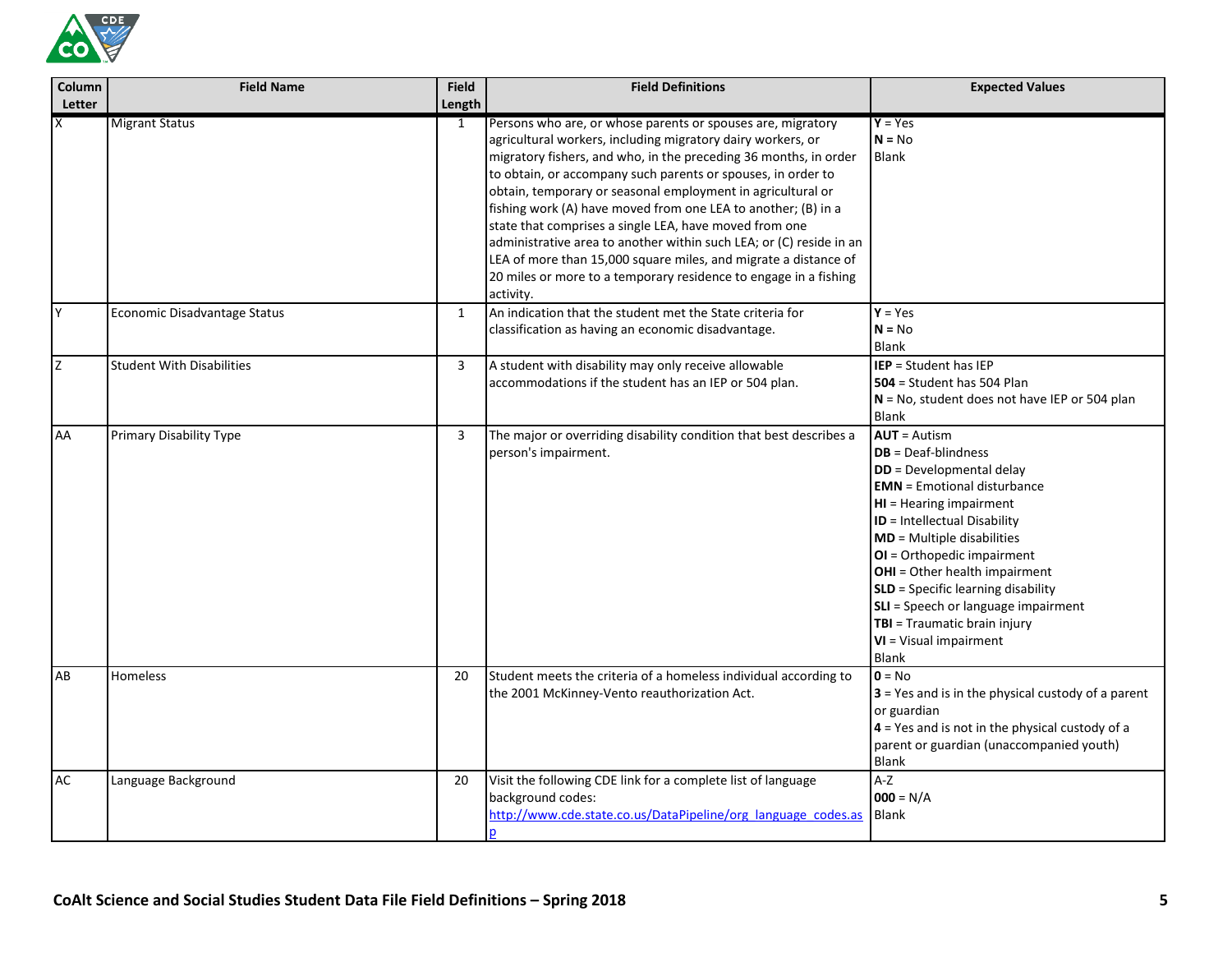

| Column<br>Letter | <b>Field Name</b>            | <b>Field</b><br>Length | <b>Field Definitions</b>                                                                                                                                                               | <b>Expected Values</b>                                                                                                                                                                                                                                                                                                                                                                                                      |
|------------------|------------------------------|------------------------|----------------------------------------------------------------------------------------------------------------------------------------------------------------------------------------|-----------------------------------------------------------------------------------------------------------------------------------------------------------------------------------------------------------------------------------------------------------------------------------------------------------------------------------------------------------------------------------------------------------------------------|
| <b>AD</b>        | Language Proficiency         | 20                     | A student's English language proficiency is described by his or her<br>ability to speak, listen, read, and write in English.                                                           | $0 = Not Applicable$<br>$1 =$ NEP - Non English Proficient<br>2 = LEP - Limited English Proficient<br>4 = PHLOTE - English Proficient<br>$5$ = FELL - Former ELL<br>$6$ = FEP - Monitor Year 1<br>7 = FEP - Monitor Year 2<br>$8$ = FEP - Exited Year 1<br>$9$ = FEP - Exited Year 2<br>Blank                                                                                                                               |
| AE               | Language Instruction Program | 20                     | Student is currently enrolled in language instruction program.<br>Indicates the type of English language instructional program used<br>to educate a student who is an English learner. | 00 = No or Not Applicable<br>01 = English as a Second Language (ESL) or English<br>Language Development (ELD)<br>02 = Dual Language or Two-way Immersion<br>03 = Transitional Bilingual Education or Early-Exit<br><b>Bilingual Education</b><br>04 = Content Classes with integrated ESL Support<br>05 = Newcomer programs<br>$97 =$ Other<br>98 = Not in a Language Instruction Program,<br>Parent Choice<br><b>Blank</b> |
| AF               | Title 1                      | 20                     | Student receives Title 1 funding.                                                                                                                                                      | $0 = No$<br>$1 = Yes$<br>Blank                                                                                                                                                                                                                                                                                                                                                                                              |
| AG               | Continuous in District       | 20                     | Student enrolled in the district continuously since the October<br>Count date for 2017.                                                                                                | $0 = No$<br>$1 = Yes$<br><b>Blank</b>                                                                                                                                                                                                                                                                                                                                                                                       |
| AH               | Continuous in School         | 20                     | Student enrolled in the school continuously since the October<br>Count date for 2017.                                                                                                  | $0 = No$<br>$1 = Yes$<br>Blank                                                                                                                                                                                                                                                                                                                                                                                              |
| AI               | Expelled                     | 20                     | Student expelled from school or district.                                                                                                                                              | $0 = No$<br>$1 = Yes (Expelled)$<br><b>Blank</b>                                                                                                                                                                                                                                                                                                                                                                            |
| ${\sf AJ}$       | <b>Filler Field</b>          | 20                     |                                                                                                                                                                                        | N/A                                                                                                                                                                                                                                                                                                                                                                                                                         |
| AK               | <b>Filler Field</b>          | 50                     |                                                                                                                                                                                        | N/A                                                                                                                                                                                                                                                                                                                                                                                                                         |
| AL               | <b>Filler Field</b>          | 45                     |                                                                                                                                                                                        | N/A                                                                                                                                                                                                                                                                                                                                                                                                                         |
| AM               | <b>Test Code</b>             | 5                      | Identifier assigned to the test name.                                                                                                                                                  | <b>SS04A</b> = Grade 4 Social Studies<br><b>Sc05A</b> = Grade 5 Science<br>$SSO7A = Grade 7 Social Studies$<br><b>Sc08A</b> = Grade 8 Science<br><b>ScHSA</b> = High School Science                                                                                                                                                                                                                                         |
| AN               | <b>Filler Field</b>          | $\mathbf{1}$           |                                                                                                                                                                                        | N/A                                                                                                                                                                                                                                                                                                                                                                                                                         |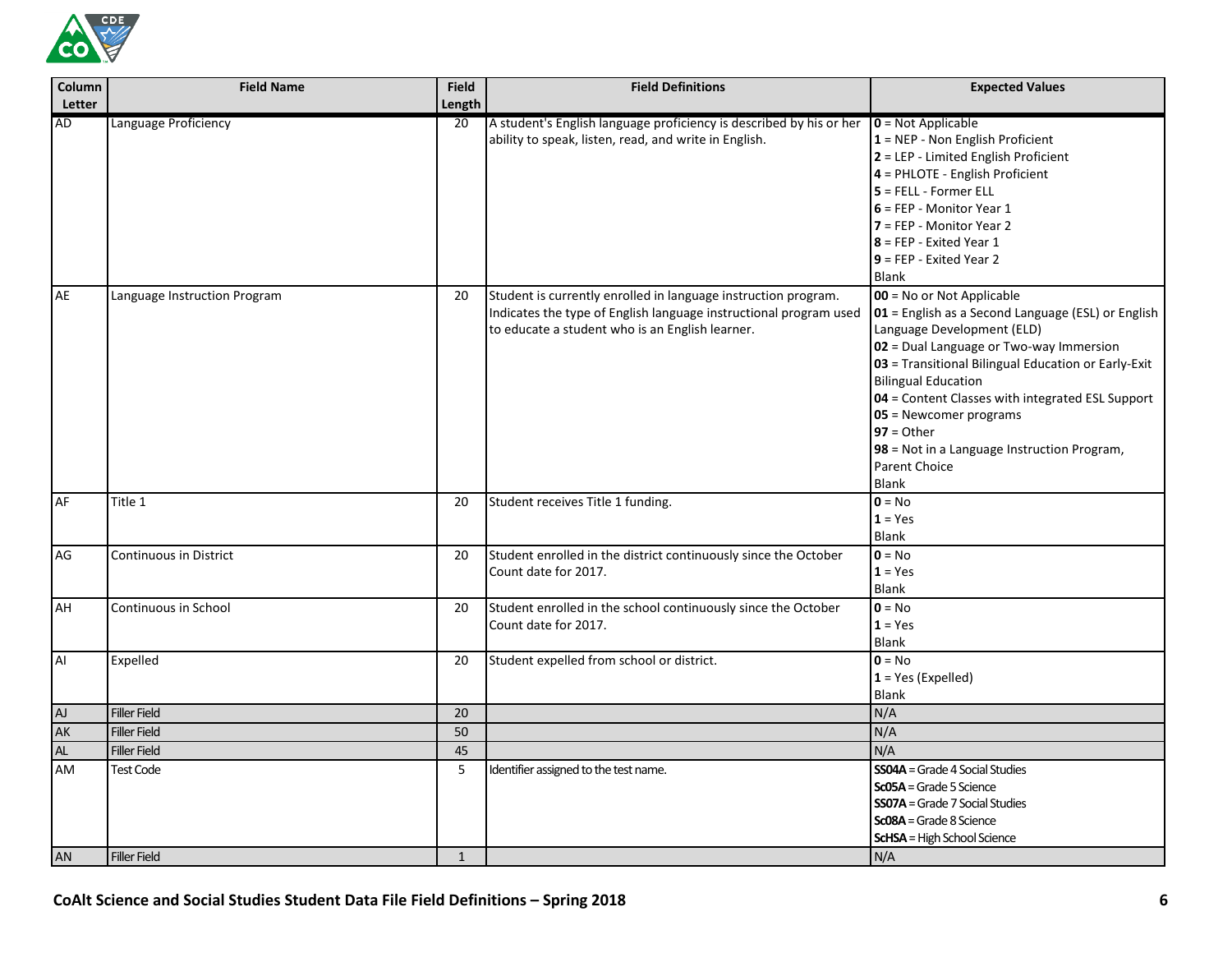

| Column         | <b>Field Name</b>                 | <b>Field</b>    | <b>Field Definitions</b>                                                                                                                             | <b>Expected Values</b>                                                                                                                                                                                                                                                                                                              |
|----------------|-----------------------------------|-----------------|------------------------------------------------------------------------------------------------------------------------------------------------------|-------------------------------------------------------------------------------------------------------------------------------------------------------------------------------------------------------------------------------------------------------------------------------------------------------------------------------------|
| Letter         |                                   | Length          |                                                                                                                                                      |                                                                                                                                                                                                                                                                                                                                     |
| A <sub>O</sub> | <b>Student Test UUID</b>          | $\overline{36}$ | System generated unique identifier assigned to the student test                                                                                      | $A-Z$<br>$0 - 9$<br><b>Blank</b>                                                                                                                                                                                                                                                                                                    |
| AP             | Paper Form ID                     | 20              |                                                                                                                                                      | $A-Z$<br>$0 - 9$<br><b>Blank</b>                                                                                                                                                                                                                                                                                                    |
| <b>AQ</b>      | <b>Test Status</b>                | $\overline{7}$  |                                                                                                                                                      | Assign<br><b>Testing</b><br><b>Attempt</b>                                                                                                                                                                                                                                                                                          |
| <b>AR</b>      | <b>Total Test Items</b>           | 3               | Total number of questions/items on an administered test.<br>Total Test Items only display if Test Attemptedness Flag is not blank.                   | $0 - 9$<br>blank                                                                                                                                                                                                                                                                                                                    |
| AS             | <b>Test Attemptedness Flag</b>    | $\mathbf{1}$    | Flag indicating the test met test attempt criteria.                                                                                                  | $Y$ = Test attempt processed and met test attempt<br>criteria.<br>$N = Test$ attempt processed and did NOT meet<br>test attempt criteria.<br>Blank - Test attempt not yet processed to<br>determine if attempted.                                                                                                                   |
| AT             | <b>Total Test Items Attempted</b> | 3               | Total number of items attempted on the test<br>Total Test Items Attempted will only be displayed if Battery Test<br>Attemptedness Flag is not blank. | $0 - 9$<br>blank                                                                                                                                                                                                                                                                                                                    |
| AU             | Not Tested Code                   | 1               | Flag for Not Tested Reason                                                                                                                           | Y<br><b>Blank</b>                                                                                                                                                                                                                                                                                                                   |
| AV             | Not Tested Reason                 | $\overline{2}$  | Reason associated with the Not Tested Code.                                                                                                          | $00 =$ Absent<br>01 = Took Other Assessment OR Duplicate<br>Registration/Attempt<br>03 = Withdrew Before/During Testing<br>04 = Student Test Refusal<br>05 = State Use Only<br>06 = Misadministration<br>07 = Medical Exemption<br>08 = Part Time Public and Part Time Home School<br>Student<br>09 = Parent Excuse<br><b>Blank</b> |
| AW             | Void Test Score Code              | 1               | Flag for voiding the test attempt score.                                                                                                             | $Y = Yes$<br><b>Blank</b>                                                                                                                                                                                                                                                                                                           |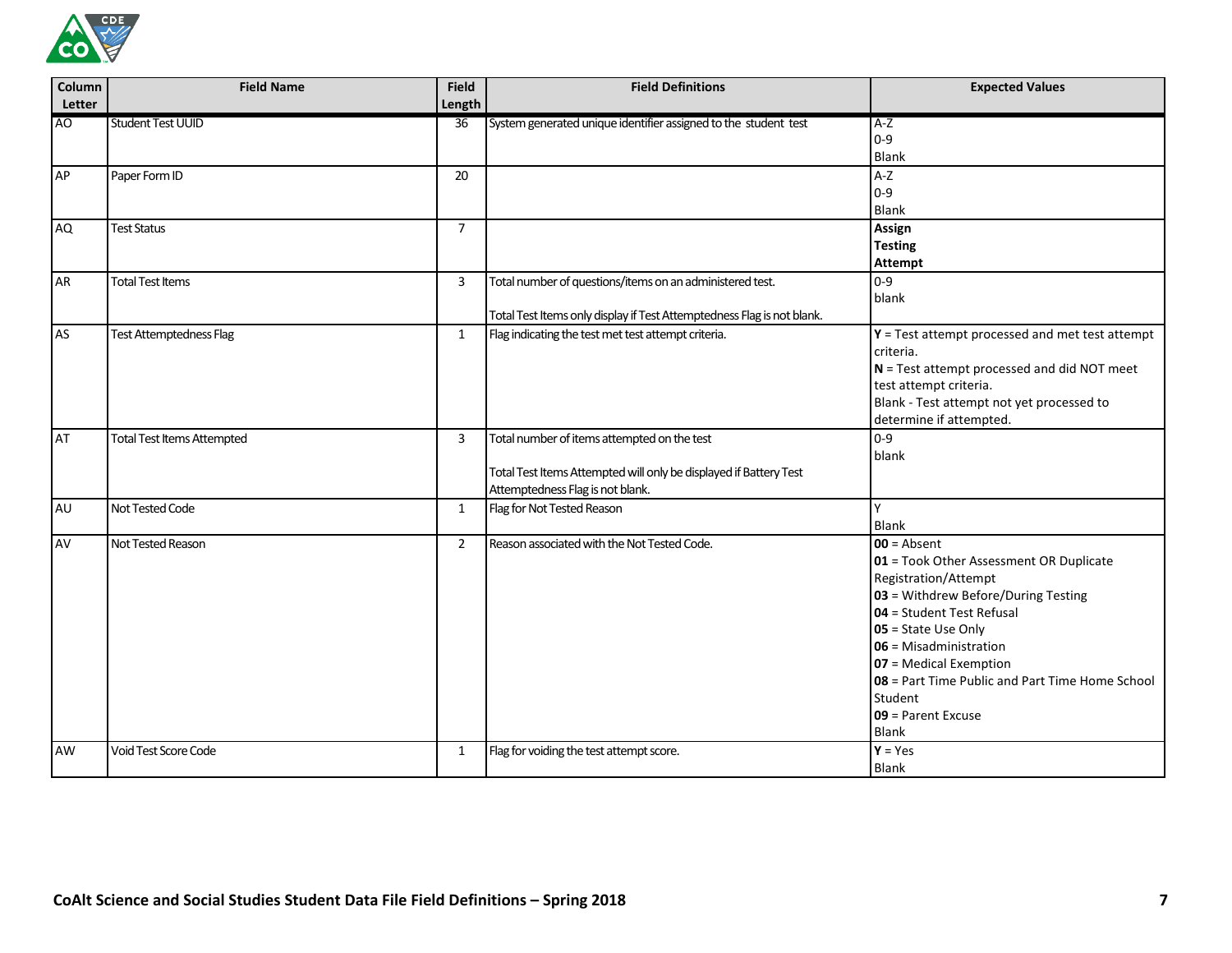

| Column    | <b>Field Name</b>              | <b>Field</b> | <b>Field Definitions</b>                                                                        | <b>Expected Values</b>                                                                                                                                                                                                                                                                                                                                                                                           |
|-----------|--------------------------------|--------------|-------------------------------------------------------------------------------------------------|------------------------------------------------------------------------------------------------------------------------------------------------------------------------------------------------------------------------------------------------------------------------------------------------------------------------------------------------------------------------------------------------------------------|
| Letter    |                                | Length       |                                                                                                 |                                                                                                                                                                                                                                                                                                                                                                                                                  |
| <b>AX</b> | <b>Void Test Score Reason</b>  | 2            | Reason associated with the Void Test Score Code.                                                | 01 = Took Other Assessment OR Duplicate<br>Registration/Attempt<br>02 = Interrupted and Not Completed<br>03 = Withdrew Before/During Testing<br>04 = Student Test Refusal<br>05 = Non-approved Accommodation<br>06 = Misadministration<br>07 = Medical Exemption<br>08 = Part Time Public and Part Time Home School<br>Student<br>$09$ = Parent Excuse<br>$10 =$ State Use Only<br><b>Blank</b>                  |
| AY        | Calculated Invalidation        | 30           | Automatically populated based on Not Tested, Void Test Score, and Report<br>Suppression fields. | Absent<br><b>Other Assessment OR Duplicate</b><br>1st Year in US English Learner<br><b>Interrupted and Not Completed</b><br><b>Withdrew Before/During Testing</b><br><b>Student Test Refusal</b><br><b>State Use</b><br><b>Non-approved Accommodation</b><br>Misadministration<br><b>Medical Exemption</b><br>Part Time Public/Home School<br><b>Parent Excuse</b><br><b>Valid Score</b><br><b>Not Attempted</b> |
| <b>AZ</b> | <b>Report Suppression Code</b> | 2            |                                                                                                 | 01 = Report Suppression Code reason 1<br>03 = Report Suppression Code reason 3<br>06 = Report Suppression Code reason 6<br><b>Blank</b>                                                                                                                                                                                                                                                                          |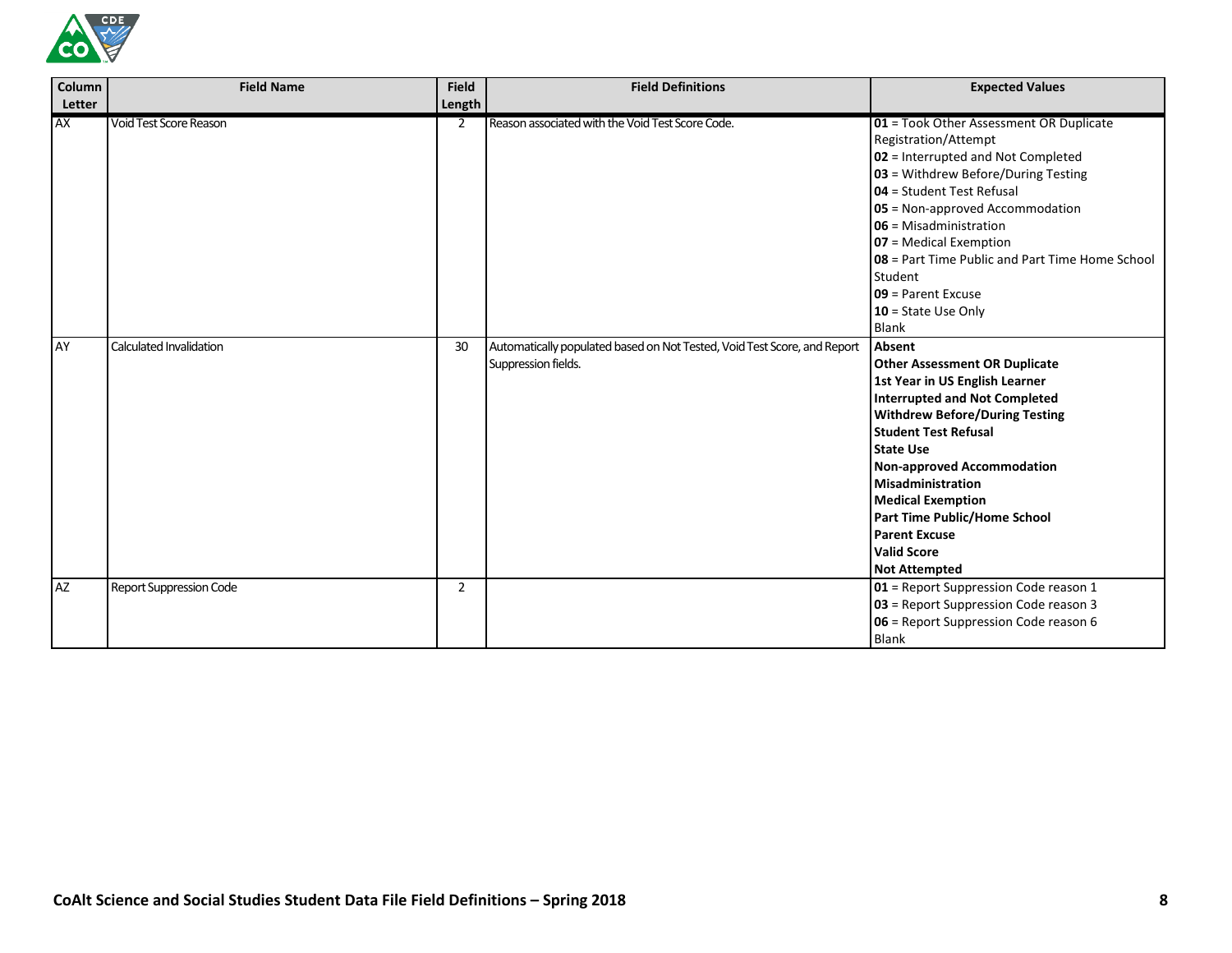

| Column    | <b>Field Name</b>               | <b>Field</b>   | <b>Field Definitions</b> | <b>Expected Values</b>                                                                                                                                                                                                                                                                                                                                                                                                                                                                                                                                                                                                                                                                                                                                                                                                                                                                                                                                                                                                                                                                                                                                                                                                                                                                                                                                                                                                                                                                                                                                                                                                                                                                                                     |
|-----------|---------------------------------|----------------|--------------------------|----------------------------------------------------------------------------------------------------------------------------------------------------------------------------------------------------------------------------------------------------------------------------------------------------------------------------------------------------------------------------------------------------------------------------------------------------------------------------------------------------------------------------------------------------------------------------------------------------------------------------------------------------------------------------------------------------------------------------------------------------------------------------------------------------------------------------------------------------------------------------------------------------------------------------------------------------------------------------------------------------------------------------------------------------------------------------------------------------------------------------------------------------------------------------------------------------------------------------------------------------------------------------------------------------------------------------------------------------------------------------------------------------------------------------------------------------------------------------------------------------------------------------------------------------------------------------------------------------------------------------------------------------------------------------------------------------------------------------|
| Letter    |                                 | Length         |                          |                                                                                                                                                                                                                                                                                                                                                                                                                                                                                                                                                                                                                                                                                                                                                                                                                                                                                                                                                                                                                                                                                                                                                                                                                                                                                                                                                                                                                                                                                                                                                                                                                                                                                                                            |
| <b>BA</b> | Report Suppression Action       | $\overline{2}$ |                          | 01 = The student record will not receive a Student<br>Performance Report (SPR), will not be included in<br>the Roster Report and will not be included in<br>Aggregate reports (Growth and Performance<br>views for School, State, District).<br>$02$ = The student record receives a Student<br>Performance Report (SPR) with a summative score<br>and the student record is included on the Roster<br>Report with a summative score. The student is<br>excluded from all Aggregate reports (Growth and<br>Performance views for School, State, District).<br>$03$ = The student record will be included on the<br>Roster Report but the summative score will be<br>n/a. The student record will not receive a Student<br>Performance Report (SPR) and the student record<br>is excluded from all Aggregate reports (Growth<br>and Performance views for School, State, District).<br>$04$ = The student record is included in all<br>Aggregate reports (Growth and Performance<br>views for School, State, District). The student<br>record does not receive a Student Performance<br>Report (ISR) and is excluded from the Roster<br>Report.<br>05 = The student record only receives a Student<br>Performance Report (SPR). The student record is<br>excluded from the Roster Report and all<br>Aggregate reports (Growth and Performance<br>views for School, State, District).<br>06 = The student record only receives a Student<br>Performance Report (SPR). The student record is<br>included in the Roster Report but excluded in<br>school Aggregate reporting (Growth and<br>Performance views). The student record is<br>included in State, District, and Aggregate reports<br>(Growth and Performance views). |
| <b>BB</b> | <b>Registration Create Date</b> | 19             |                          | Blank<br>YYYY-MM-DDTHH:MM:SS<br><b>Blank</b>                                                                                                                                                                                                                                                                                                                                                                                                                                                                                                                                                                                                                                                                                                                                                                                                                                                                                                                                                                                                                                                                                                                                                                                                                                                                                                                                                                                                                                                                                                                                                                                                                                                                               |
| BC        | Assessment Year                 | 9              |                          | 2017-2018                                                                                                                                                                                                                                                                                                                                                                                                                                                                                                                                                                                                                                                                                                                                                                                                                                                                                                                                                                                                                                                                                                                                                                                                                                                                                                                                                                                                                                                                                                                                                                                                                                                                                                                  |
| <b>BD</b> | <b>Assessment Grade</b>         | 8              |                          | Grade $4 =$ SS04A                                                                                                                                                                                                                                                                                                                                                                                                                                                                                                                                                                                                                                                                                                                                                                                                                                                                                                                                                                                                                                                                                                                                                                                                                                                                                                                                                                                                                                                                                                                                                                                                                                                                                                          |
|           |                                 |                |                          | Grade $5 = SC05A$                                                                                                                                                                                                                                                                                                                                                                                                                                                                                                                                                                                                                                                                                                                                                                                                                                                                                                                                                                                                                                                                                                                                                                                                                                                                                                                                                                                                                                                                                                                                                                                                                                                                                                          |
|           |                                 |                |                          | Grade $7 =$ SS07A                                                                                                                                                                                                                                                                                                                                                                                                                                                                                                                                                                                                                                                                                                                                                                                                                                                                                                                                                                                                                                                                                                                                                                                                                                                                                                                                                                                                                                                                                                                                                                                                                                                                                                          |
|           |                                 |                |                          | Grade $8 = SCO8A$                                                                                                                                                                                                                                                                                                                                                                                                                                                                                                                                                                                                                                                                                                                                                                                                                                                                                                                                                                                                                                                                                                                                                                                                                                                                                                                                                                                                                                                                                                                                                                                                                                                                                                          |
|           |                                 |                |                          | Grade 11 = SCHSA                                                                                                                                                                                                                                                                                                                                                                                                                                                                                                                                                                                                                                                                                                                                                                                                                                                                                                                                                                                                                                                                                                                                                                                                                                                                                                                                                                                                                                                                                                                                                                                                                                                                                                           |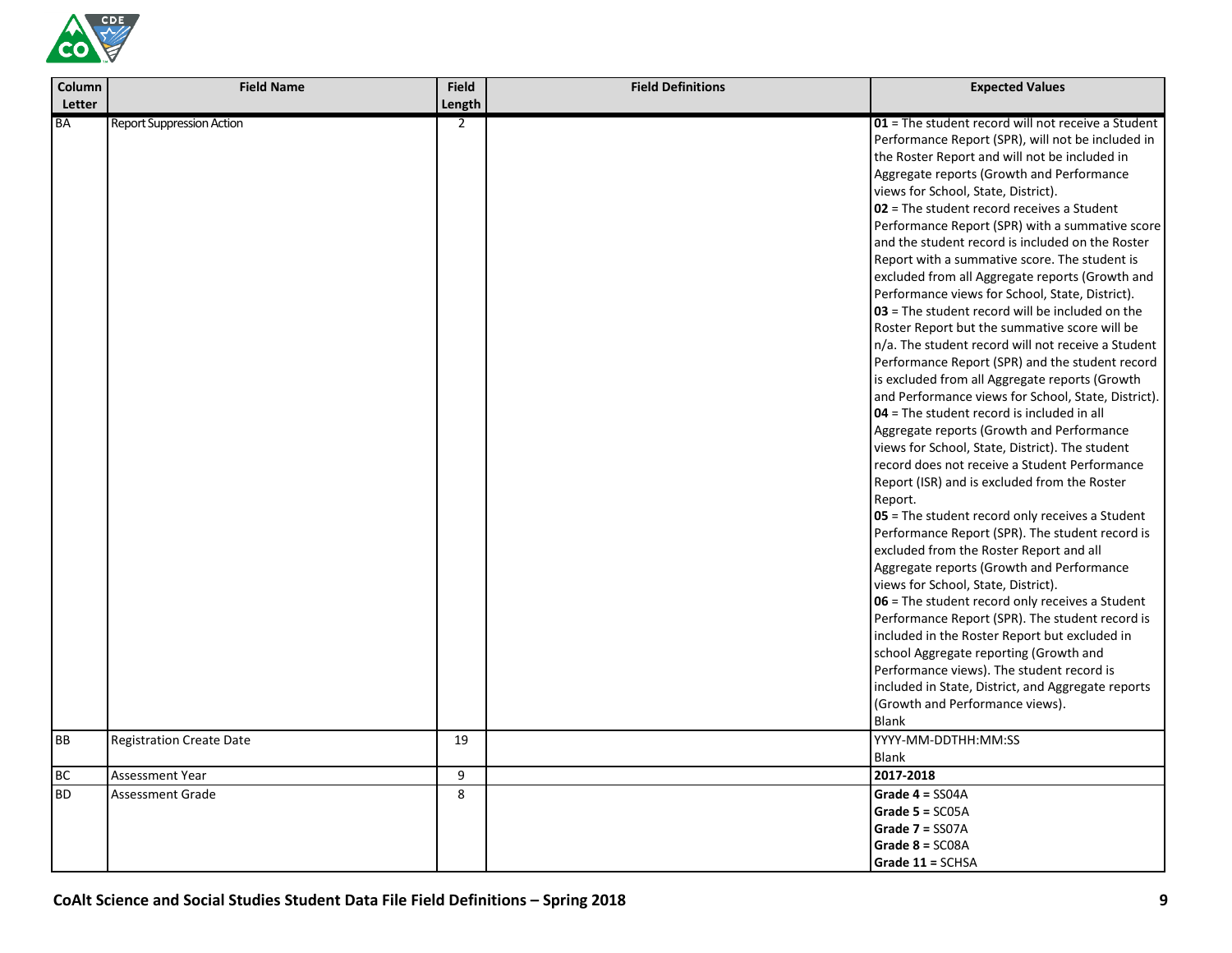

| Column         | <b>Field Name</b>             | Field          | <b>Field Definitions</b> | <b>Expected Values</b>                         |
|----------------|-------------------------------|----------------|--------------------------|------------------------------------------------|
| Letter         |                               | Length         |                          |                                                |
| <b>BE</b>      | Subject                       | 35             |                          | <b>Science</b>                                 |
|                |                               |                |                          | <b>Social Studies</b>                          |
| <b>BF</b>      | <b>Federal Race Ethnicity</b> | $2^{\circ}$    |                          | 01 = American Indian or Alaska Native          |
|                |                               |                |                          | $02 = Asian$                                   |
|                |                               |                |                          | 03 = Black or African American                 |
|                |                               |                |                          | 04 = Hispanic or Latino                        |
|                |                               |                |                          | $05 = White$                                   |
|                |                               |                |                          | 06 = Native Hawaiian or other Pacific Islander |
|                |                               |                |                          | 07 = Two or more races                         |
|                |                               |                |                          | 00 = Could not resolve                         |
| <b>BG</b>      | Period                        | 20             |                          | <b>Spring</b>                                  |
| <b>BH</b>      | <b>Filler Field</b>           | $\overline{2}$ |                          | N/A                                            |
| B <sub>1</sub> | <b>Testing District Name</b>  | 60             |                          | $A-Z$                                          |
|                |                               |                |                          | $0 - 9$                                        |
|                |                               |                |                          |                                                |
|                |                               |                |                          | ' (Standard Apostrophe)                        |
|                |                               |                |                          |                                                |
|                |                               |                |                          | &                                              |
|                |                               |                |                          |                                                |
|                |                               |                |                          |                                                |
|                |                               |                |                          |                                                |
|                |                               |                |                          |                                                |
|                |                               |                |                          | <b>Embedded spaces</b>                         |
| BJ             | <b>Testing School Name</b>    | 60             |                          | $A-Z$                                          |
|                |                               |                |                          | $0 - 9$                                        |
|                |                               |                |                          |                                                |
|                |                               |                |                          |                                                |
|                |                               |                |                          | ' (Standard Apostrophe)                        |
|                |                               |                |                          |                                                |
|                |                               |                |                          | &                                              |
|                |                               |                |                          | #                                              |
|                |                               |                |                          |                                                |
|                |                               |                |                          |                                                |
|                |                               |                |                          |                                                |
|                |                               |                |                          | <b>Embedded spaces</b>                         |
| BK             | <b>Filler Field</b>           | $\overline{2}$ |                          | N/A                                            |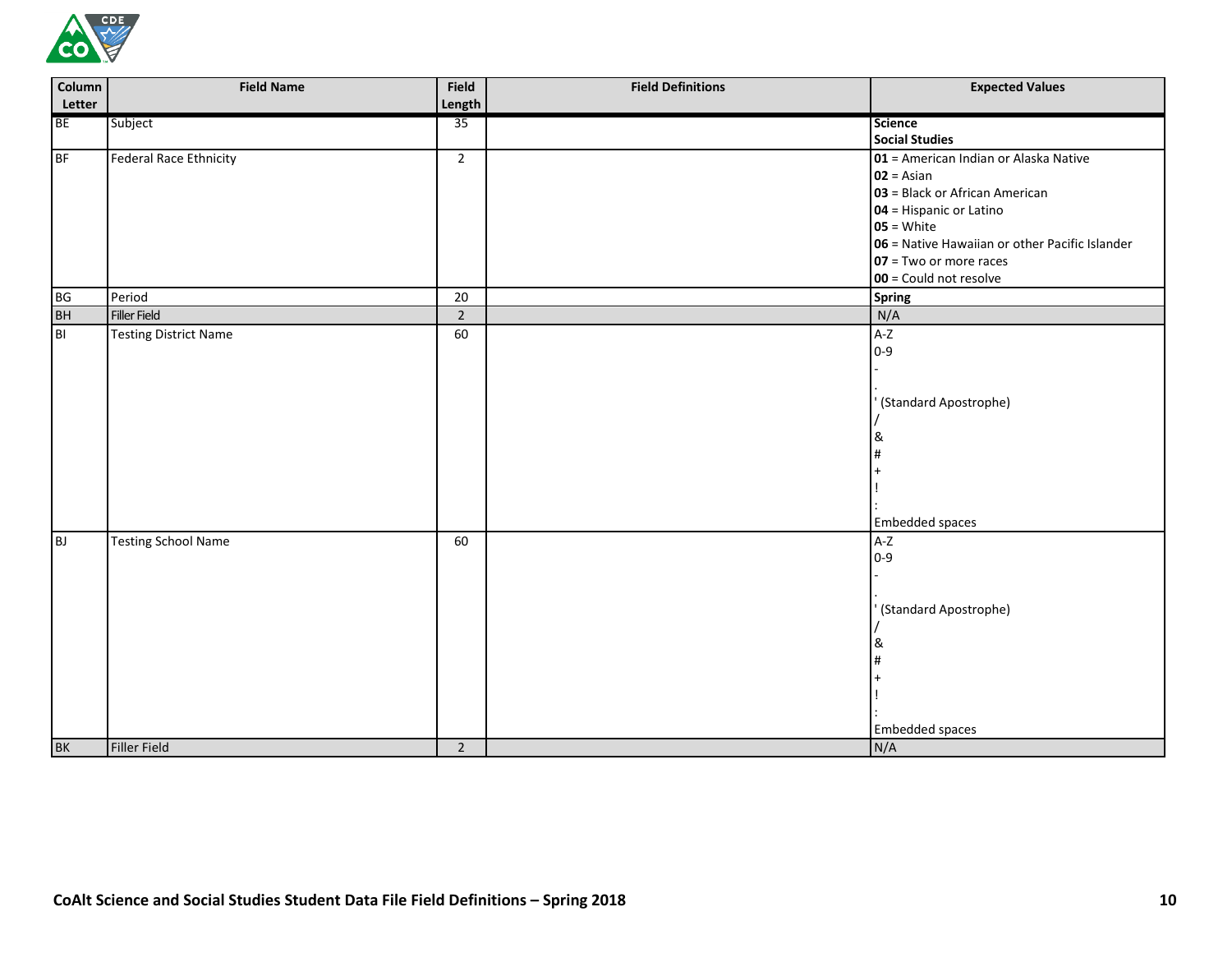

| Column    | <b>Field Name</b>         | Field        | <b>Field Definitions</b> | <b>Expected Values</b>  |
|-----------|---------------------------|--------------|--------------------------|-------------------------|
| Letter    |                           | Length       |                          |                         |
| <b>BL</b> | Responsible District Name | 60           |                          | $A-Z$                   |
|           |                           |              |                          | $0 - 9$                 |
|           |                           |              |                          |                         |
|           |                           |              |                          |                         |
|           |                           |              |                          | ' (Standard Apostrophe) |
|           |                           |              |                          |                         |
|           |                           |              |                          | &                       |
|           |                           |              |                          | #                       |
|           |                           |              |                          |                         |
|           |                           |              |                          |                         |
|           |                           |              |                          | Embedded spaces         |
| <b>BM</b> | Responsible School Name   | 60           |                          | $A-Z$                   |
|           |                           |              |                          | $0 - 9$                 |
|           |                           |              |                          |                         |
|           |                           |              |                          |                         |
|           |                           |              |                          | ' (Standard Apostrophe) |
|           |                           |              |                          |                         |
|           |                           |              |                          | &                       |
|           |                           |              |                          | #                       |
|           |                           |              |                          |                         |
|           |                           |              |                          |                         |
|           |                           |              |                          |                         |
|           |                           |              |                          | <b>Embedded spaces</b>  |
| <b>BN</b> | <b>IEP Assist Tech</b>    | $\mathbf{1}$ |                          | $Y = Yes$               |
|           |                           |              |                          | $N = No$                |
|           |                           |              |                          | Blank                   |
| <b>BO</b> | <b>IEP Braille</b>        | $\mathbf{1}$ |                          | $Y = Yes$               |
|           |                           |              |                          | $N = No$                |
|           |                           |              |                          | Blank                   |
| <b>BP</b> | <b>IEP Eye Gaze</b>       | $\mathbf{1}$ |                          | $Y = Yes$               |
|           |                           |              |                          | $N = No$<br>Blank       |
|           |                           |              |                          |                         |
| <b>BQ</b> | IEP Mod Picture           | $\mathbf{1}$ |                          | $Y = Yes$<br>$N = No$   |
|           |                           |              |                          | Blank                   |
| <b>BR</b> | <b>IEP Objects</b>        | $\mathbf{1}$ |                          | $Y = Yes$               |
|           |                           |              |                          | $N = No$                |
|           |                           |              |                          | Blank                   |
| <b>BS</b> | IEP Sign Language         | $\mathbf{1}$ |                          | $Y = Yes$               |
|           |                           |              |                          | $N = No$                |
|           |                           |              |                          | Blank                   |
|           |                           |              |                          |                         |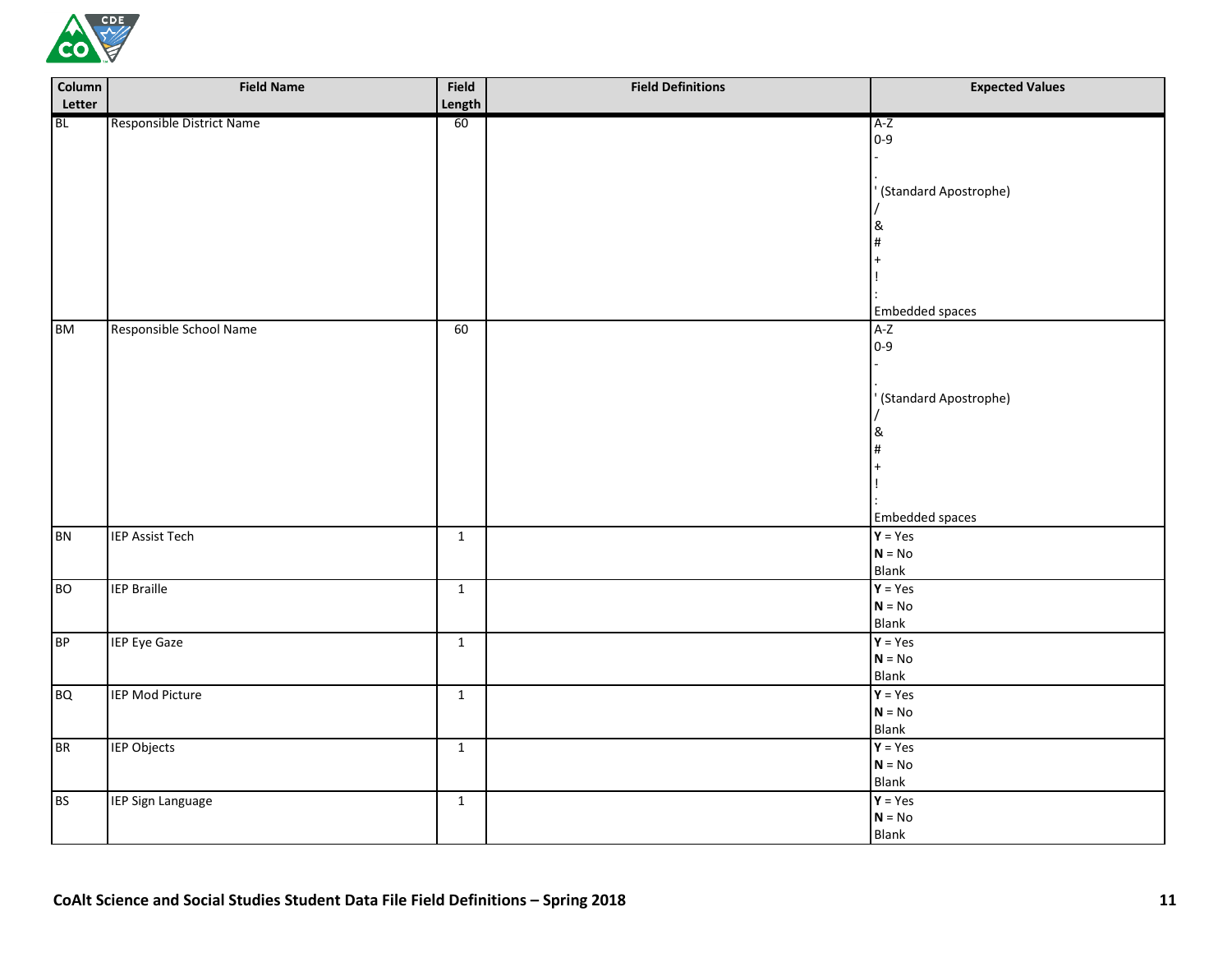

| Column          | <b>Field Name</b>                             | Field           | <b>Field Definitions</b> | <b>Expected Values</b>   |
|-----------------|-----------------------------------------------|-----------------|--------------------------|--------------------------|
| Letter          |                                               | Length          |                          |                          |
| <b>BT</b>       | <b>IEP Trans Lang</b>                         | $\mathbf{1}$    |                          | $Y = Yes$                |
|                 |                                               |                 |                          | $N = No$                 |
|                 |                                               |                 |                          | Blank                    |
| <b>BU</b>       | IEP Accomm Other                              | $\mathbf{1}$    |                          | $Y = Yes$                |
|                 |                                               |                 |                          | $N = No$                 |
|                 |                                               |                 |                          | Blank                    |
| <b>BV</b>       | <b>Assist Tech</b>                            | $\mathbf{1}$    |                          | $\overline{Y}$ = Yes     |
|                 |                                               |                 |                          | $N = No$<br><b>Blank</b> |
|                 |                                               |                 |                          | $Y = Yes$                |
| <b>BW</b>       | <b>Braille</b>                                | $\mathbf{1}$    |                          | $N = No$                 |
|                 |                                               |                 |                          | <b>Blank</b>             |
|                 |                                               |                 |                          | $\overline{Y}$ = Yes     |
| <b>BX</b>       | Eye Gaze                                      | $\mathbf{1}$    |                          | $N = No$                 |
|                 |                                               |                 |                          | Blank                    |
| <b>BY</b>       | Mod Picture                                   | $\mathbf{1}$    |                          | $Y = Yes$                |
|                 |                                               |                 |                          | $N = No$                 |
|                 |                                               |                 |                          | <b>Blank</b>             |
| <b>BZ</b>       | Objects                                       | $\mathbf{1}$    |                          | $\overline{Y}$ = Yes     |
|                 |                                               |                 |                          | $N = No$                 |
|                 |                                               |                 |                          | <b>Blank</b>             |
| CA              | Sign Language                                 | $\mathbf{1}$    |                          | $Y = Yes$                |
|                 |                                               |                 |                          | $N = No$                 |
|                 |                                               |                 |                          | <b>Blank</b>             |
| CB              | <b>Trans Lang</b>                             | $\mathbf{1}$    |                          | $\overline{Y}$ = Yes     |
|                 |                                               |                 |                          | $N = No$                 |
|                 |                                               |                 |                          | Blank                    |
| cc              | Accomm Other                                  | $\mathbf{1}$    |                          | $Y = Yes$                |
|                 |                                               |                 |                          | $N = No$                 |
|                 |                                               |                 |                          | Blank                    |
| $\overline{CD}$ | <b>Examiner First Name</b>                    | $\overline{25}$ |                          | $A-Z$                    |
|                 |                                               |                 |                          | $0 - 9$                  |
|                 |                                               |                 |                          | Blank                    |
| CE              | Examiner Last Name                            | 25              |                          | $A-Z$                    |
|                 |                                               |                 |                          | $0 - 9$                  |
|                 |                                               |                 |                          | <b>Blank</b>             |
| CF              | Overall Scale Score                           | $\mathbf{3}$    |                          | $0 - 9$                  |
|                 |                                               |                 |                          | Blank                    |
| CG              | Overall Conditional Standard Error of Measure | $\mathbf{3}$    |                          | $0 - 9$                  |
|                 |                                               |                 |                          | <b>Blank</b>             |
|                 |                                               |                 |                          |                          |